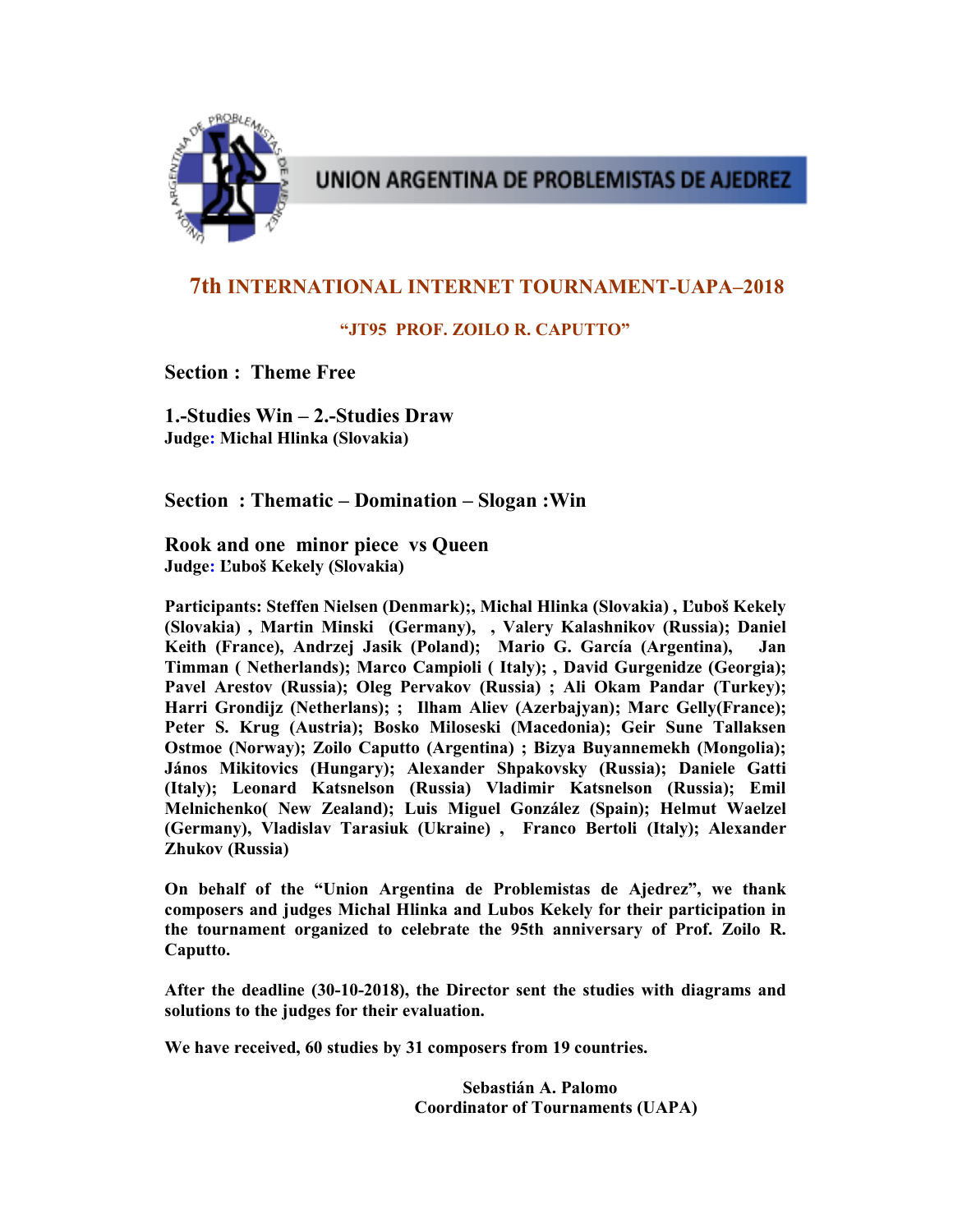# AWARD FINAL

# REPORT

Special thanks to all the participants and the "Unión Argentina de Problemistas de Ajedrez" for having been appointed as judge of this tournament.

At the same time I would like to thank my friend Ľuboš Kekely for verifying the originality of he studies and for translating the text into the English language.

51 studies were published in this two sections (29 for win and 22 for draw). The competition was average, but prizes are sure to please.

The various themes presented by the composers in the sections Draw and Win, allowed me to extend the amount of distinctions, and in particular, with special nominations

Some studies with defects of different nature or anticipations, were previously reported to the authors through the Director.

I ranked order of honored studies as follows:



# Section : Studies – Win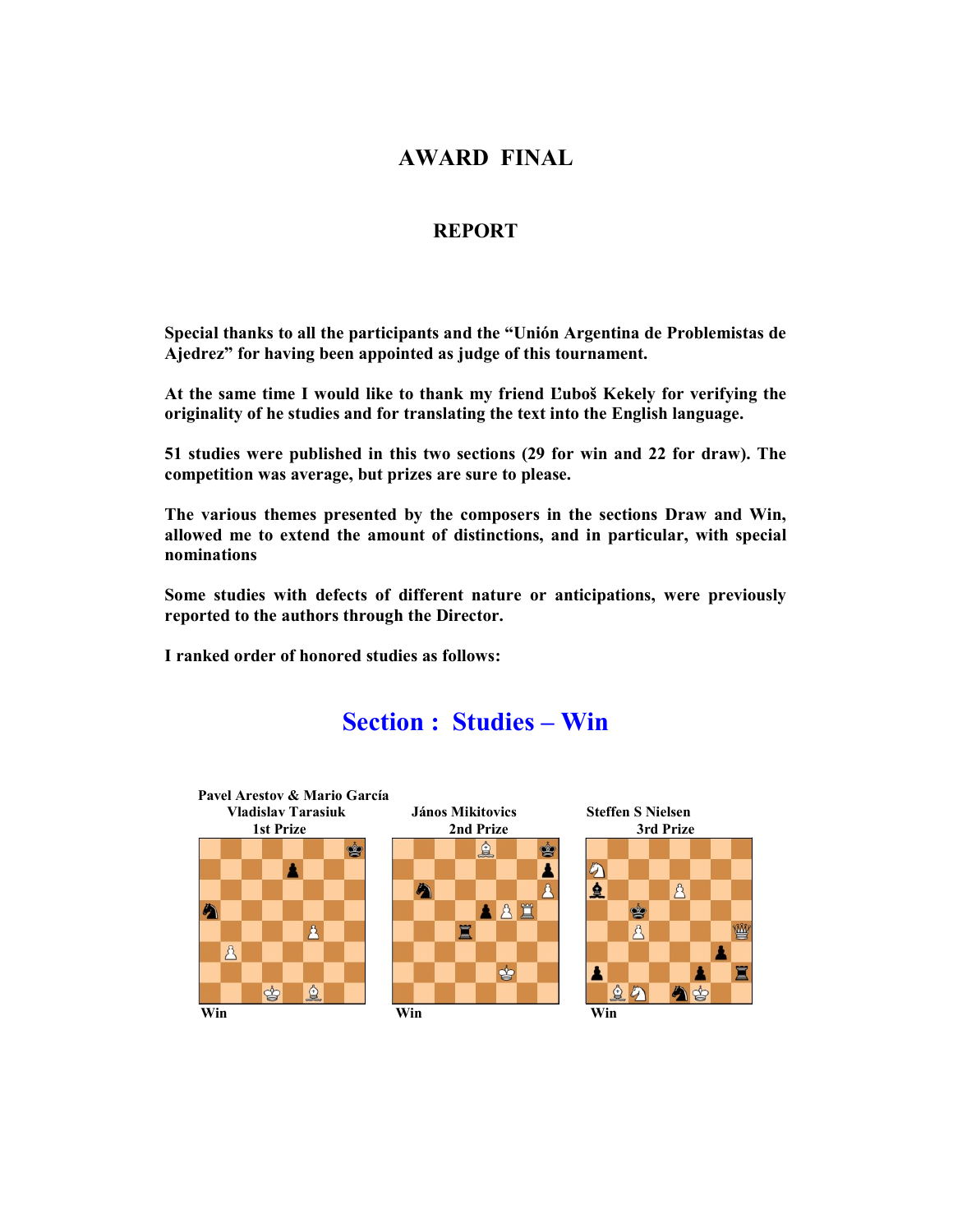Pavel Arestov & Mario García &Vladislav Tarasiuk – (Russia-Argentina-Ukraine)- 1st prize

1.Kc2! [1.b4? Nb7 2.Bg2 Nd6 /d8=] 1...e5! [1...Nc6 2.Kc3 Kg6 3.Bg2! Nd8 4.Bh3! Kf6 5.Kd4!+-; 1...Nb7 2.Kc3 /Bh3+-] 2.fxe5 Nc6! 3.Kd3!! [Try: 3.Kc3 Nxe5 4.Kd4 Nf3+! 5.Ke3 Ne1! 6.Bd3! Ng2+! 7.Ke4! Kg7!! (But, no 7...Kg5? 8.Ke5!+-) 8.Bb1 Kf6! 9.b4 Ke6=; Try : 3.e6? Nd4+ fork 4.Kc3 Nxe6 5.b4 Kg6 6.b5 Nc7! 7.b6 Nd5+ fork=] 3...Nxe5+ 4.Ke4! Nc6 5.Kd5 Nb4+ 6.Kc4 Na2 7.Bd3! Kg5 [7...Kg7 8.Bb1 Nc1 9.b4+-] 8.Bb1 Nc1 9.b4 Kf6! 10.Bd3! Ke6 [10...Nxd3 11.Kxd3 Ke5 12.Kc4 Kd6 13.Kb5+-] 11.Bf1! Kd6 12.b5!+- domination to knight 12...Na2 13.Kb3+-

A thrilling game from start to finish. The material is reduced and therefore black has a good chance of rescuing. After a strong counterplay (1 ... e5! and 2 ... Nc6!) is not enough 3.Kc3? But after a strong 3.Kd3! it turns out that the win still exists. The pawn e5 falls, but in another fine white game the bishop dominates against the knight and the black must sign surrender

#### János Mikitovics – (Hungary) - 2nd prize

1.Rg7!! (A1) [Thematic try 1.Bf7?! (B) 1...Rd8! (1...Rd2+? 2.Ke3! (2.Kf3? Rd8=) 2...Rd8 3.Rg1 Nd7 4.Rd1+-) 2.Rg7 (A) 2...Nd7! (2...e4? 3.Be6) 3.Be6 (C) 3...Nf6=] 1...Nd5! [1...Rd6 2.Bf7 Rd8 3.Be6+-; 1...Rd2+ 2.Ke1! (2.Kg3? Rd8=) 2...Rd8 3.f6 Rxe8 4.Re7+-1 2.Ra7!! (A2) the rook passes through the f7intersection. [2.Rb7? Rb4=]  $2...Kg8$  [2...Nf6 3.Ra8+-]  $3.Bf7+ (B)$  the bishop closes the line of rook [3.Bd7? Kf7! (3...Kf8? 4.Be6 main) 4.Be6+ Kf6!=; 3.Bg6? hxg6 4.fxg6 Nb6 5.Rg7+ Kh8! 6.Rh7+ Kg8 7.Rg7+ Kh8 positional draw; 3.Bh5? Rf4+ (3...Kf8? 4.Rxh7 Rf4+ 5.Ke1!! Rxf5 6.Bg6 Rg5 7.Rh8+ Ke7 8.Re8+ Kf6  $9.h7+$ -) 4.Kg3 Rxf5=] 3...Kf8 4.Be6!! (C) the bishop opens the line of rook 4...e4 [4...Ke8 5.Ke1!! (5.Bf7+? Kf8 6.Be6 loss of time; 5.Rxh7? Nf6=) 5...Nf6 6.Rf7 Nd7 7.Rxh7 Nf6 8.Rf7+-] 5.Rxh7! [5.Ke1? e3 6.Rf7+ Ke8 7.Rxh7 Nc3= (7...Nf6? 8.Rf7+-) ] 5...e3+ 6.Ke2 [6.Kf3? Rf4+ 7.Ke2 Rf2+=] 6...Rd2+ 7.Kf3 e2 [7...Rf2+ 8.Kg3 Nc3 (8...Nf4 9.Rh8+ (9.Bc4? Nh5+=; 9.Rf7+? Kg8 10.Ra7+  $Kh8=$ ) 9...Ke7 10.h7 (10.Bc4? Nh5+=) 10...Nh5+ 11.Kh3 Nf4+ 12.Kg4 Rh2 (12...Nxe6 13.Re8+ Kxe8 14.h8Q++-) 13.Bc4+-) 9.Rh8+ Ke7 10.h7 Ne4+ 11.Kh3! Ng5+ 12.Kg4! (12.Kh4? Ne4 13.Kh3 loss of time) 12...Rg2+ 13.Kf4! (13.Kh5? Nxe6 14.Re8+ Kf6 15.h8Q+ Ng7+ 16.Kh4 Rh2+=) 13...Rh2 14.Kxg5 e2 15.f6+ Kxe6 16.Re8+ Kf7 17.Rxe2 Rxh7 18.Re7++-] 8.Rf7+ Kg8 [8...Ke8 9.h7 e1N+ 10.Ke4+-] 9.Kf2! [9.Re7+? Kf8 10.Rf7+ loss of time; 9.Rd7+? Kh8 10.Kf2 Rd1 11.Kxe2 Nc3+=] 9...Kh8 10.Ke1!! [10.f6? Rd4 11.Rf8+ Kh7 12.f7 Rf4+ 13.Kxe2 Ne7=; 10.Rf8+? Kh7 11.Rd8 Rd1!=] 10...Rd4 [10...Rd1+ 11.Kxe2 Nc3+ (11...Rd4 12.Kf3 Nf4 13.Bd7 Nd3 (13...Rb4 14.Kg4 Ne6+ 15.Kh5 Nf4+ 16.Kg5 Nh3+ 17.Kf6+-) 14.Ke3+-) 12.Kf3+-] 11.Kxe2 Nf4+ 12.Ke3! [12.Kf3? Rb4 13.Ke3 Ng2+ 14.Kf3 Nf4 15.Re7 Nh5 16.Bf7 Rf4+ 17.Ke3 Rxf5=] 12...Rb4 13.Ba2!! [13.Ra7? Ng2+ 14.Kf3 Nf4 15.Ke3 Ng2+ 16.Kf3 Nf4=] 13...Ng2+ 14.Kd3!! [14.Kf3? Nh4+ 15.Kg3 Nxf5+ 16.Rxf5 Rb6=] 14...Nf4+ [14...Rh4 15.f6+- $(15.8f8 + ? Kh7 16.66 Nf4 + 17.Ke3 Ng6=)$  15.Ke3! [15.Ke3? Ng2+ 16.Kd3 loss of time] 15...Rb6 [15...Rb8 16.Kd4+- a) 16.Bc4? Rd8 17.f6 Ng6 18.Ba2 (18.Rg7 Ne5=) 18...Rf8 19.Kd4 Rxf7 20.Bxf7 Nf8=; **b**) 16.f6? Ne2+ 17.Kc4 (17.Kd3 Nc1+=) 17...Ng3! 18.Kd5 Nf5 19.Ke6 Nxh6=; 16.f6! [16.Kd4? Rxh6 (16...Ra6? 17.Bb1 Rb6 18.Bc2 Nh5 19.Rf8+ Kh7 20.f6+ Kxh6 21.Rh8++-) 17.f6 Rh2! (17...Rh1? 18.Ke4 Ng6 19.Kf5+-) 18.Rf8+ Kh7 19.Bb1+ Ng6! selfpin 20.Rb8 Rf2! (20...Rd2+? 21.Bd3! selfpin 21...Rf2 22.Rb6 Rf4+ 23.Ke3 Rg4 24.Bf5 Rg3+ 25.Ke4 Kg8 26.Rb7+-) 21.Rb6 Kh6 22.Ke3 Rf1 23.Bd3 Re1+ 24.Kd2 Ne5 25.Kxe1 (25.f7+ Kg7 26.Rf6 Kf8=) 25...Nxd3+ 26.Kd2 Ne5 27.Re6 Nf7 28.Ke3 Kg5 29.Ke4 Nd8 30.Kd5 (30.Ke5 Nf7+ 31.Kd5 (31.Ke4) ) 30...Kf5 31.Ra6 Nf7=] 16...Ne6 [16...Ng6 17.Kd4+-; 16...Nh5 17.Rf8+ Kh7 18.f7+-] 17.Bxe6 [17.Rg7? Rc6+ (17...Nd8? 18.Rg6 Rd6 19.Bg8 Nc6 20.f7+-) 18.Kb4 Rb6+ 19.Kc3 Rc6+=] 17...Rxe6 18.Kd4 Kg8 [18...Ra6 19.Ke5+-] 19.Rg7+ [19.h7+? Kh8=] 19...Kh8 20.Rg6! Ra6 [20...Kh7 21.f7+-] 21.f7+-

This study is quite complicated, the material is in balance but determines the position factors. The composition has a rich and precise game and a little white hesitation would be used to black save. The white step-by-step tightens the loop while keeping the e-pawn running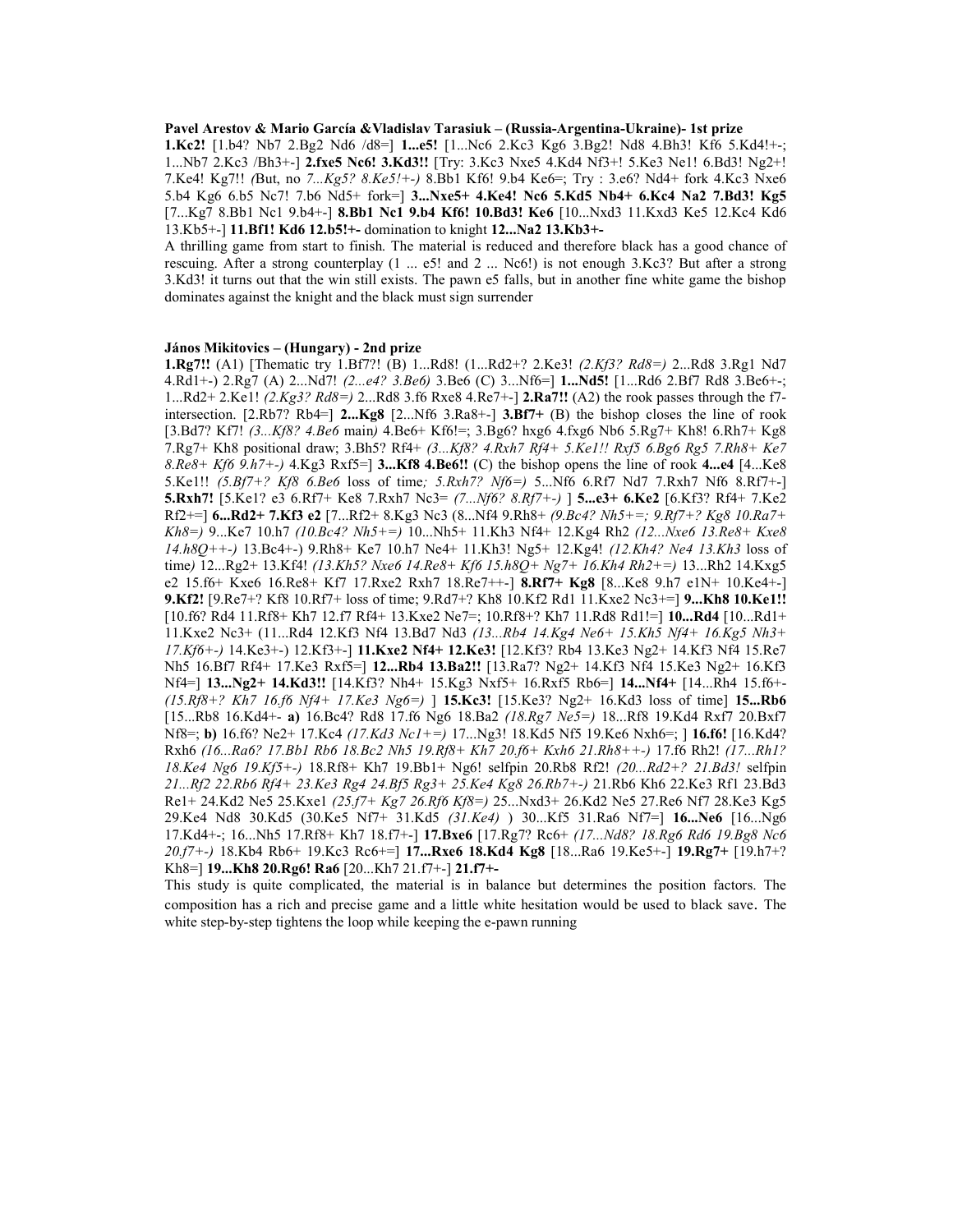## Steffen S. Nielsen – (Denmark) - 3rd prize

1.Qe7+ [1.Nb3+? Kb4=] 1...Kxc4 2.Bxa2+ [2.Bd3+? Nxd3–+] 2...Kc3+ [2...Kd4+ 3.Ne2++- (3.Nb5++-) ] 3.Nb5+!! Unblock of square a7. [Logical try 3.Ne2+? Bxe2+ 4.Kxe2 f1Q+ 5.Kxf1 g2+ 6.Kf2 g1Q+ 7.Kxg1 Nf3+ 8.Kf1 Nd2+ 9.Ke1 Nf3+ 10.Kd1 Rd2+ 11.Kc1 Rc2+ 12.Kb1 Nd2+ 13.Ka1 Rc1+ 14.Bb1 Rxb1+ 15.Ka2 Rb2+ 16.Ka3 Nc4+ 17.Ka4 Nb6+ 18.Ka5 Nc4+ 19.Ka4= (19.Ka6? Position X with Na7 19...Rb6#) ] 3...Bxb5+ 4.Ne2+ Bxe2+ 5.Kxe2 f1Q+ 6.Kxf1 g2+ 7.Kf2 g1Q+ [7...Nd3+ 8.Kg1] 8.Kxg1 Nf3+ 9.Kf1 Nd2+ 10.Ke1 Nf3+ 11.Kd1 Rd2+ [11...Rh1+ 12.Ke2+-] 12.Kc1 Rc2+ [12...Rxa2 eg 13.Qc5++-] 13.Kb1 Nd2+ 14.Ka1 Rc1+ 15.Bb1 Rxb1+ 16.Ka2 Rb2+ 17.Ka3 [17.Ka1?? Nb3#] 17...Nc4+ 18.Ka4 Nb6+ [18...Ra2+ 19.Kb5 Ra5+ 20.Kc6+-] 19.Ka5 [19.Ka3? Nc4+ 20.Ka4 waste of time] 19...Nc4+ 20.Ka6 Rb6+ Position X without Na7 21.Ka7+-

Logical study that is interesting headly for solutionists. White sacrifices the knight (3.Nb5+!) in order for his Majesty to escape through the loose field a6 from the reach of the black counter.



# Jan Timman & Mario Garcia – (Netherlands-Argentina) -Sp. Prize

1.Ne2! [1.c8N+? Kb8! 2.a7+ Ka8 3.Nb6+ Kxa7 4.Ndc8+ Kb8= 5.Rc4] 1...Bc1+! 2.Kxc1 dxe2 3.Rg4!! hxg4 [3...Kb6 4.d8Q! (4.c8Q? hxg4 5.d8Q+ Rxd8 6.Bf2+ Ka5 7.Qc7+ Ka4 8.Kd2 Rgf8 9.Kxe2 Bd3+ 10.Ke1 g3 11.Bd4; 4.Rxg2 Rxg2 5.Kd2 e1Q+ 6.Kxe1 Bd3=) 4...Rxd8 5.cxd8Q+ Rxd8 6.Bxd8++-] 4.Bf2+! Rxf2 [4...Ka8 5.Kd2!+-] 5.Nc8+ Ka8 6.Nb6+ Ka7 7.c8N+ Rxc8 [MAIN : 7...Kb8 8.a7+ Kc7 9.a8N+ Kb8 (9...Kd8 10.c7# mate) 10.c7+ Kb7 11.d8N+ Rxd8 12.cxd8N+ Kb8 13.Nc6+ Kb7 14.Nd6# mate] 8.dxc8N+ Kb8 9.a7+ Kc7 10.Nd5+ Kd8 [10...Kxc8 11.a8Q# mate] 11.c7+ Kd7 [11...Ke8 12.Nd6+ Kd7 13.c8Q+-] 12.Ncb6+ Kd6 13.Nc4+ Kc5 [13...Kxd5 14.a8Q+-] 14.c8Q+ Kd4 15.Qxg4+ Be4 [15...Kc5 16.Kd2!+-] 16.Kd2! [Try : 16.Qg7+ Kxc4 17.Ne3+ (17.Nb6+ Kd3 18.Qg3+ (18.Qd7+ Ke3 19.Nc4+ Kf4 20.Qc7+ Kg4!=) 18...Rf3 19.Qd6+ Ke3 20.Nc4+ Kf2 21.Qc5+ Kg3!=) 17...Kd3 18.Nxg2  $Rf1+ 19.Kb2 Bxg2 20.Qxg2 Rb1+121.Kxb1 e1Q+=$  jaques continuos] 16...e1Q + 17.Kxe1 Rf1 + 18.Ke2! 18.Kd2? Rf2+ 19.Kd1 Rf1+ 20.Ke2 is a loss of time - 18...g1Q 19.Qxg1+ Rxg1 20.a8Q Rg2+! [20...Bxd5 21.Qa7+-] 21.Kf1! Bxd5 22.Qa6! [22.Qc8? Rg8 23.Qd7 Kxc4=] 22...Kxc4 23.b6+ Kc3 [23...Kc5 24.b7 Bxb7 25.Qxb7 Rd2 26.Qe4+-] 24.Qc8+! Kd4 [24...Kb3 25.Qh3+ Kc4 (25...Kc2 26.Qf5+-) 26.Qxg2 Bxg2+ 27.Kxg2 b3 28.b7 b2 29.b8Q+-] 25.b7+- wins -In solution two coronations of knights - In main line four coronations of knights

In the introduction, White must change three pieces for one of black, with the aim of diverting a rook from the 8th row, and thus start a notable succession of knights promotions. The game is quite complicated, maybe the study is not for all solvers.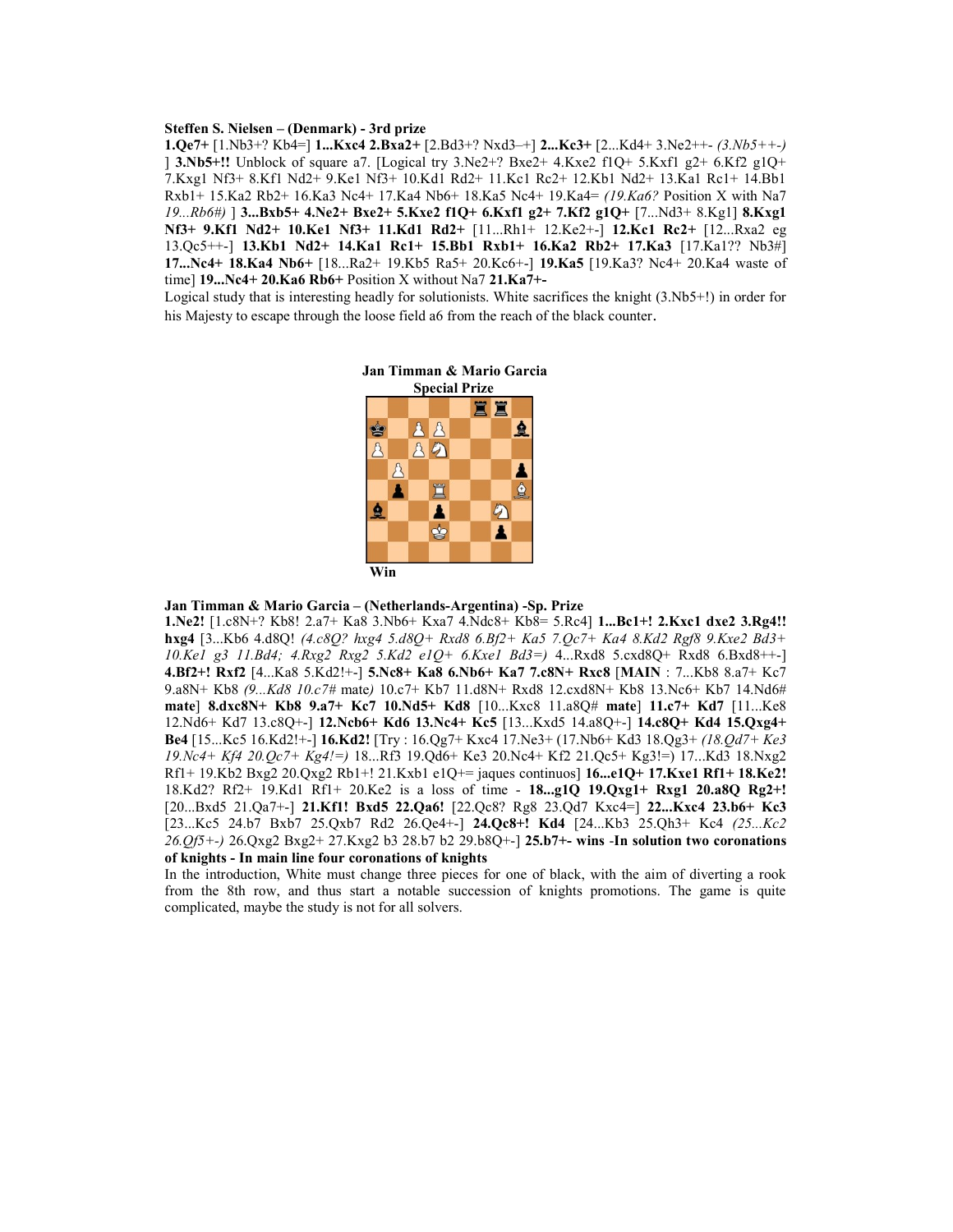# 1st Honorable Mention 2nd.Honorable Mention **AAA** Δ Δ  $88$  $\Delta$  $\Delta$ A  $\overline{\phantom{a}}$ Win Win

Luis Miguel González Geir Sune Tallaksen Ostmoe





e o 鱼  $\Delta$ 買 Å А

# Luis Miguel González –(Spain)- 1st HM

1.Kc6! [1.dxe6? fxe6 2.e5 Kg2! 3.Kc6 Kf3 4.Kd7 Ke4! 5.Kxe6 g5! zz 6.Kxe7 Kxe5 7.Kf7 Ke4 8.Kxg7 Kf3!=] 1...g5! [1...f5 2.gxf5 gxf5 3.dxe6 fxe4 4.Kd7 g5 5.Kxe7 g4 6.Kd6 g3 7.e7 g2 8.e8Q g1Q 9.Qxe4++-; 1...exd5 2.exd5 g5 3.e4!+-] 2.dxe6! [2.Kd7? exd5 3.exd5 f5! 4.gxf5 g4 5.Kxe7 g3 6.d6 g2 7.d7 g1Q 8.d8Q Qg5+! 9.Ke8 Qxf5=; 2.e5? exd5! 3.Kd7 f5 4.gxf5 g4 5.Kxe7 g3 6.Kf7 g2=] 2...fxe6 3.e5! [3.Kd7? e5! 4.Kxe7 Kg2 5.Ke6 Kg3 6.Kxe5 Kxg4 7.Kd5 Kf3! 8.e5 g4 9.e6 g3 10.e7 g2 11.e8Q g1Q 12.Qe4+ Kf2 13.Qc2+ Kf3!=] 3...Kg2 4.Kd7 Kf3 5.Kxe7! [5.Kxe6? Ke4!= zz] 5...Kxg4 [5...Ke4] 6.Kxe6 Kf3! 7.Kf7! [7.Kf5? g4 8.e6 g6+ 9.Ke5 g3 10.e7 g2 11.e8Q g1Q 12.Qc6+ Kf2 13.Qc2+ Kf3!=] 7...g4 8.e6 g3 9.e7 g2 10.e8Q g1Q 11.Qc6+! Kf2 12.Qc2+! [12.e4? Qg4 13.Qc5+ Kf3! 14.e5 Qf5+ 15.Kxg7 Ke4=] 12...Kf3! 13.Qf5+ Ke2 14.e4 g5! [14...Qa7+ 15.Kf8 Qd4 16.e5! g6 17.Qg5 Qc5+ 18.Kg7+-; 14...g6 15.Qb5+ Kf3 16.e5+-] 15.e5! [15.Qb5+? Kd2! 16.e5 g4! 17.e6 g3! 18.e7 g2 19.Qb2+ Kd3 20.e8Q Qf1+ 21.Ke7 Qe1+!=] 15...Qf2! [15...g4 16.Qc2+! Kf3 17.e6+-] 16.Kg6!+- [16.Ke6? Qh4! 17.Kf7 g4! 18.e6 Qf2! 19.Kg6 (19.Qxf2+ Kxf2 20.e7 g3 21.e8Q g2=) 19...Qxf5+ 20.Kxf5 g3 21.e7 g2 22.e8Q+ Kf2!=]

Black has a pawn more, but a bad king, so winning the white seems to be real. White promotes a pawn, but it does also black. The material is the same in queen ending. Nevertheless (after 11.Qc6+!) it turns out that all is decided by modest e-pawn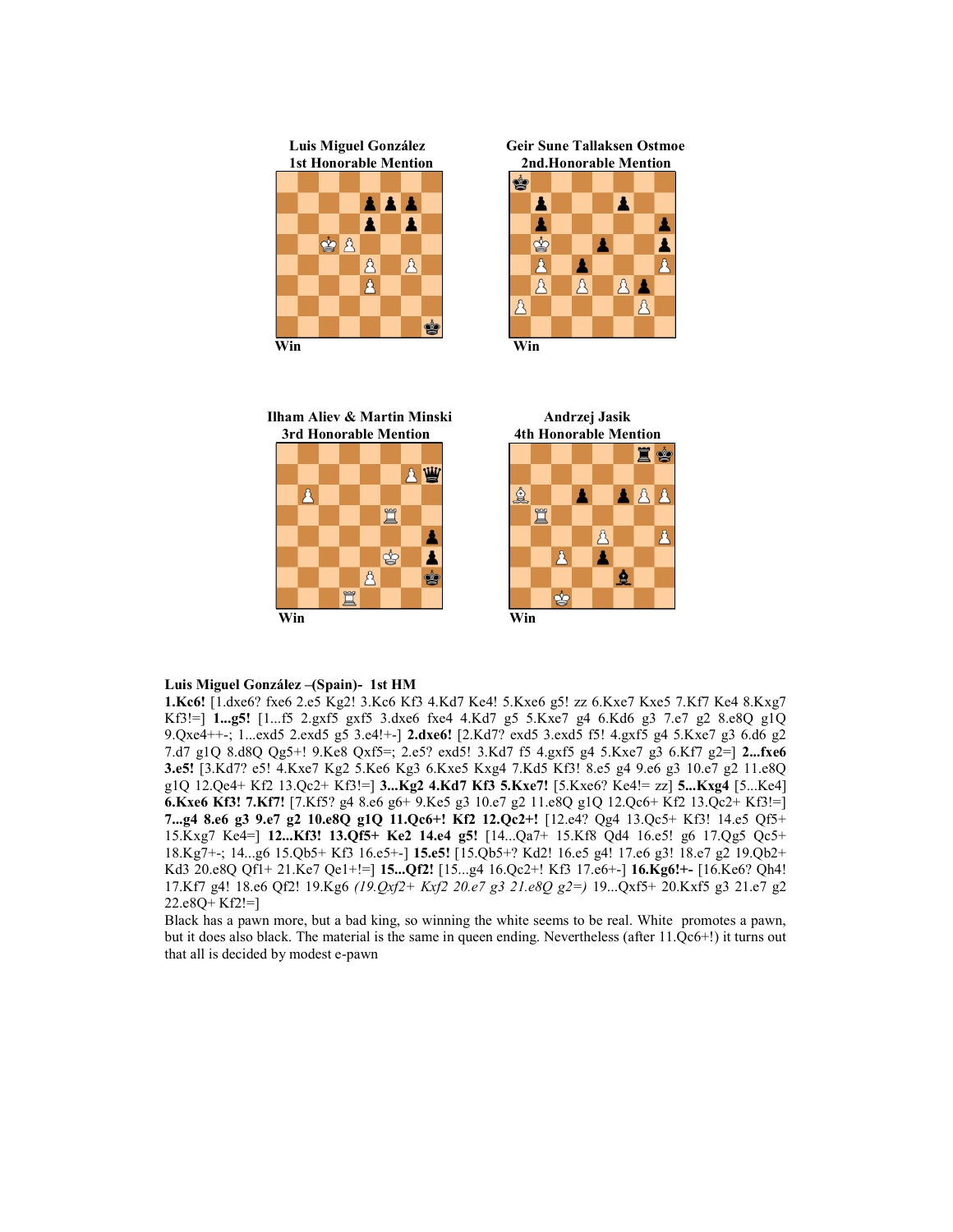## Geir Sune Tallaksen Ostmoe – (Norway) - 2nd HM

1.Kc4! [1.Kxb6? f5 2.Kc5 e4 3.fxe4 f4! wins, as White cannot prevent ...f3.] 1...f5! 2.b5! [2.Kd5? e4 3.fxe4 f4! 4.e5 f3 5.e6 fxg2 6.e7 g1Q 7.e8Q+ Ka7 draws.] 2...Kb8 3.b4 Kc7 4.Kb3! White can never play Kd5, so the only way to win is to go backwards to d1. 4...Kd6 5.Kc2 Kd5 6.Kd1! Now White is threatening 7.f4. [6.Kd2? gives Black an important tempo because an upcoming ...e3 will be with check: 6...e4 7.dxe4+ fxe4 8.f4? (8.fxe4+ draws) 8...Kc4 9.f5 e3+! 10.Ke2 d3+ 11.Kxe3 Kc3 wins.] 6...e4 [The other way to prevent 7.f4 is to play 6...f4 , but now that ...e4 is no longer possible, White can go back to d5: 7.Kc2 Kd6 8.Kb3 Kd5 9.a4 Kd6 10.Kc4 Ke6 11.a5 bxa5 12.bxa5 Kd6 13.a6 bxa6 14.bxa6 Kc6 15.a7 Kb7 16.Kd5 wins.] 7.dxe4+ fxe4 8.f4! Now Black cannot stop both the f-pawn and the a-pawn. [8.fxe4+?] Kxe4 9.Kd2 d3 10.a4 Kd4 11.a5 bxa5 12.bxa5 Kc5=] 8...e3 9.f5 d3 10.f6 Ke6 11.a4 Kxf6 12.a5 bxa5 13.bxa5 Ke5 14.a6 bxa6 15.bxa6 Kd4 16.a7 e2+ 17.Kd2 wins.

After the introduction the white will find that the win is not enough the seemingly logical 2.Kd5? so he must admit the activation of the black king. The solution to the win lies in the plan with the movement of the king to the d1, but the mine field d2 must be avoided. Then you just need to react correctly to the black 6 ... e4 and after 7.fxe4 do not play 8.fxe4? but 8.f4!

# Ilham Aliev & Martin Minski – (Azerbajyan-Germany) - 3rd HM

1.Rh1+! [1.Rdd5? Qxg7 2.Rb5 Qg2+ 3.Ke3 Qg1+ 4.Ke4 Qh1+! (4...Qg2+? 5.Kd3!+-) 5.Ke5 (5.Kd3 Qd1+=) 5...Qc6 6.Kd4 Kg2 7.b7 Qd6+= 8.Rfd5 Qb8 9.Rg5+ Kf2=; 1.Rg5? Qe4+ /Qf5+/Qh5+! 2.Kxe4 stalemate] 1...Kxh1 2.Rg5 h2! [2...Qg8 3.b7 h2 4.b8Q see mainline] 3.b7! [3.g8Q? Qe4+! 4.Kxe4 h3 5.Rg2 hxg2 6.Qd5 g1Q 7.Ke5+ Qg2 8.b7 Qxd5+ 9.Kxd5 Kg2 10.b8Q h1Q 11.e4 (11.Qg8+ Kh3+! 12.e4 Qd1+ 13.Ke5 Qa1+ 14.Kf5 Qf1+ 15.Ke5 Qa1+=) 11...Qd1+ 12.Ke6 Qg4+ 13.Kd5 Qd1+ 14.Ke6  $Qg4+=$ ] 3... $Qg8$  [3...h3 4.Rb5!+-] 4.b8Q  $Qxb8$  5.g8Q  $Qg3+$ ! play for stalemate [5...h3 6.Qd5!+- $(6.Qxb8?$  stalemate) ] 6.Rxg3 h3! 7.Rg2! hxg2 8.Qxg2#

A fun study where black have a chance to draw even with the help of a stalemate threads. The main idea of the study is the difference between 3.g8Q? and 3.b7! The only pity is that the reason why 1.Rg5? is not right has several possible black moves.

#### Andrzej Jasik –(Poland) - 4th HM

1.g7+ Kh7 2.Rh5 e2! 3.Bxe2 Be3+ 4.Kc2! [4.Kd1? Bxh6 5.e5 dxe5 6.Bc4 Rd8+!=] 4...Bxh6 5.e5! fxe5 [5...Kxg7 6.exd6 Rd8 7.Rd5 Bf4 8.d7+-] 6.Bc4! [6.Bd3+? Kxg7=] 6...Rxg7 7.Bd3+! Rg6 [7...Kg8 8.Rxh6+-] 8.c4! [8.Rxe5? Kg7 9.Bxg6 dxe5=] 8...Kg7 9.Bxg6 Kxg6 10.c5!! dxc5 [10...Kxh5 11.c6+-] 11.Rxe5+-

After a nice intro, where the black will be after 4...Bxh6 with the illusion of the draw, it will be unpleasant (for the author typical) 5.e5! Then follow the maneuver 6.Bc4! and 7.Bd3+! and in order for the black to miss the bishop will offer quality that is still untouchable. The hope for rescue takes only a short while, because catching of the white rook does not take place for 10.c5!

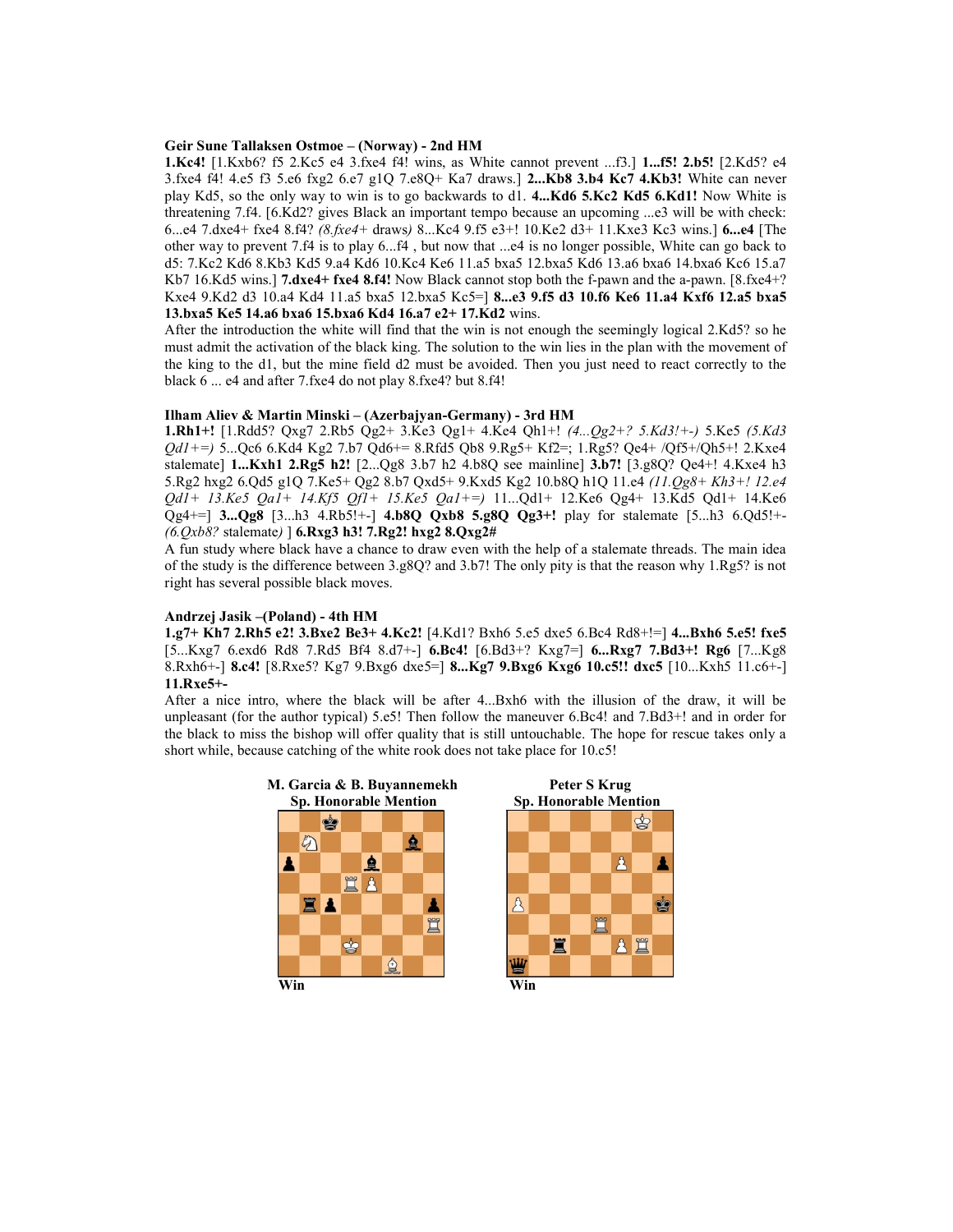# Mario Garcia & Bizya Buyannemekh - (Argentina-Mongolia) Sp. HM

1.Rd6! [1.Nd6+? Kd7! 2.Nf5+ Bxd5=] 1...Bxh3 [1...Rb2+ 2.Kc1 Bxh3 3.Bxh3+ Kxb7 4.Rd7+ Kb6 5.Kxb2+-] 2.Bxh3+ Kb8 [2...Kxb7 3.Rd7+ Kc6 (3...Kb6 4.Rxg7 Rb2+ 5.Kd1 /c1+-) 4.Rxg7 Rb3 5.Bf5 /g4 5...h3 6.Rh7 h2 7.Bd7+ Kd5 8.e6 Kd6 9.Kc2 Ra3 10.Kb2 Rb3+ 11.Ka2 Re3 12.Rxh2+-] 3.Na5 Bxe5 [3...c3+ 4.Kd3+-] 4.Rd8+ Kc7 [4...Ka7 5.Nc6++- fork] 5.Rc8+ Kd6 [5...Kb6 6.Nxc4+ Kb7 7.Nxe5+-] 6.Rc6+ Kd5 [6...Ke7 7.Re6+ Kf7 8.Rxe5+-] 7.Bg2+ Kd4 8.Rxc4+! Rxc4 9.Nb3# mate ideal with 2 self -block

At first, it is difficult to imagine that the study ends mathematically with the active blocking of two fields.

### Peter S. Krug (Austria)- Sp. HM

1.Re4+! [Try : 1.f7? Rxf2 2.Rh2+ Rxh2 3.Re4+ Kg3!!=; 1.Rh2+? Kg5 2.f7 Qa2 3.f4+ Kxf4! (3...Kf6? 4.Re6+!! Kxe6 5.Rxc2 Qxc2 6.f8Q+-) 4.Rxc2 Qxc2 5.f8Q+ Kxe3=] 1...Kh5 2.f7 Rxf2 [2...Qa2 3.Re5+ Kh4 4.Rh2+ Kg4 5.f3+!+-] 3.Rh2+ Rxh2 4.f8Q Rg2+ [4...Qg1+ 5.Kh8+-] 5.Kh7 Qf6 6.Qe8+! [6.Qxf6?  $Rg7+ 7.Kh8 Rg8+ 8.Kxg8=$  stalemate]  $6...Qg6+ 7.Qxg6+ Rxg6 8.Rh4+$ ! [8. $Re5+? Rg5 9.Rb5 Kh4!$ 10.Kxh6 Rg8 11.Rb4+ Kg3 12.Kh7 Ra8!=] 8...Kg5 9.Rg4+! Kxg4 10.Kxg6 h5 11.a5+- A fun game with a first-tune selection and a small patch on 6.Dxf6?



 Zoilo R. Caputto Sp.Commendation



# Harrie Grondijs – (Netherlands) - Comm.

1.f7 Rh6+ 2.Kg2 Rg6+ 3.Kh3 Rh6+ [3...Nf6 4.c6+! (4.f8Q? Nd7 5.Qf7 Rh6+ 6.Kg3 Kc8 7.Qc4 Rc6 8.a5 Nb8=) 4...Kxc6 5.f8Q Nd5 6.a5 Kb5 7.Qb8+-] 4.Kg3! [4.Kg4? Rh8–+] 4...Rg6+ 5.Kh4 Rh6+ [5...Rg4+ 6.Kh3] 6.Kg5 Nf6 7.Kxh6 [7.f8Q? Nh7+=] 7...Nd7 8.a5!+- and for example 8...Kc7 9.a6 Kc6 10.a7Kb7 11.c6+-

Nice miniature, it's a pitty that after 8.a5! the play is over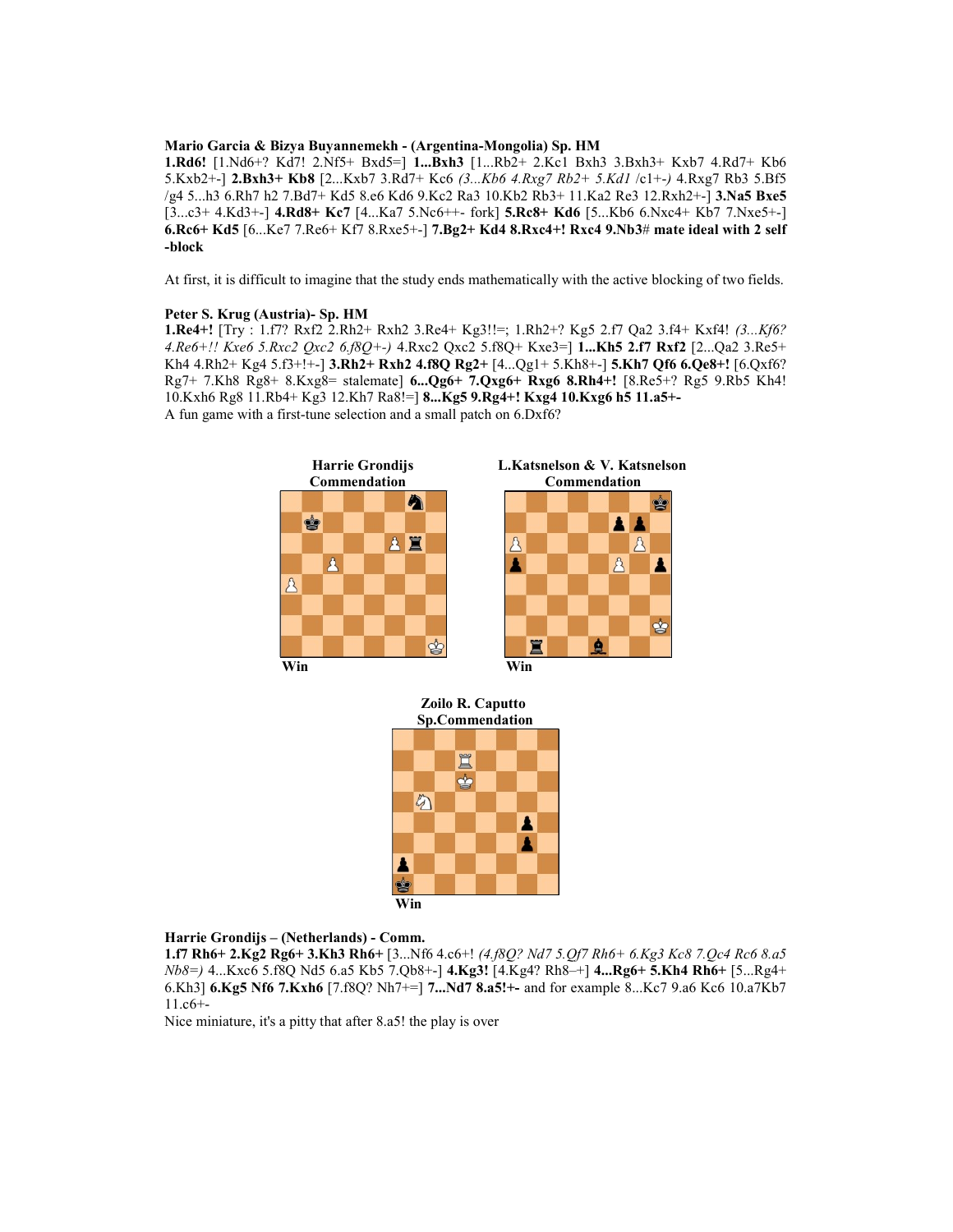### Leonard Katsnelson & Vladimir Katsnelson (Russia) - Comm.

1.a7 fxg6 [1...Rb2+ 2.Kh1 fxg6 3.fxg6 Bg3 4.a8Q+ Rb8 5.Qf3 h4 6.Qh5+ Kg8 7.Qh7+ Kf8 8.Qh8+ Ke7 9.Qxb8+-] 2.fxg6 [2.a8Q+? Kh7 3.fxg6+ Kh6 4.Qh8+ Kxg6 5.Qe8+ Kf5 6.Qf7+ Ke5 7.Qa2 Rb4 8.Qa1+ Kf5 9.Qxe1 g6=]  $2...Bg3+3.Kxg3 Rg1+4.Kh4!$  [4.Kh3? Rxg6 5.a8Q+ Kh7 6.Qe4 Kh6=]  $4...Rh1+$ 5.Kg5 Rg1+ 6.Kxh5 Rh1+ 7.Kg4 Rg1+ 8.Kh3! [8.Kh4? Rh1+ 9.Kg3 Rg1+ 10.Kh3+-is loss of time] 8...Rxg6 9.a8Q+ Kh7 10.Qe4 a4 11.Kh4 Kh6 12.Qf5 Rf6 13.Qh5#

A similar idea was dealt with in an incorrect study by V. Nestorescu in 1970.

# Zoilo R. Caputto – (Argentina) spec. Comm.

1.Ke5! [Try: 1.Kc5? g2! 2.Rd1+ Kb2 3.Rd2+ Kc1! (no 3...Kb3? 4.Nd4+ Kc3 5.Rc2+ (5.Rxg2? a1Q 6.Rg3+ Kb2=) 5...Kd3 6.Rc1!+-) 4.Rxg2 a1Q 5.Rg1+ Kb2=; or 1.Nc3? Kb2=]  $1 \dots g2$  [1...Kb2 2.Rd2+ Kb3 3.Nd4++-] 2.Rd1+ Kb2 3.Rd2+ Kb3 [3...Kc1 4.Rxa2 g1Q 5.Ra1++-] 4.Nd4+ Kc3 [4...Ka3 5.Nc2+!+-] 5.Rc2+ Kd3 6.Rc1! Ke3 7.Ra1!+- wins[7.Rg1? Kf2! 8.Ne2 a1Q+ 9.Rxa1 Kxe2 10.Kf4 Kf2!=; 7.Nf5+? Kf2 8.Rc2+ Ke1 9.Rxa2 g1Q 10.Ra1+ Kf2=]

Only the right choice in the first move will decide whether to destroy the free black pawns

# Section : Studies – Draw



# David Gurgenidze & Martin Minski – (Georgia-Germany) 1st prize

1.bxa7 [1.Bd3+? Kf2 2.bxa7 Ra4 3.Ra6 Rxa6 4.Bxa6 Rxg2 5.a8Q Nf6+ 6.Kh4 Nf5#] 1...Ng7+ [1...Ra4 2.Rb6!= Ng7+ 3.Kh4] 2.Kh4! [2.Kg5? Ra4! 3.Rb6 Ba3! 4.g3 Rxa7 5.Rxa3 Rxa3 6.Rb2+ Ke3 7.Rxh2 Nf3+ 8.Kf6 Ne8+ /Nh5+ 9.Bxe8 Nxh2–+] 2...Rxg2 [2...Ra4 3.Rb6! Ndf5+ (3...Ba3 4.Kg3) 4.Bxf5 Nxf5+ 5.Kg5 Nd6 6.Rb2+ Kd1 7.Rc7=] 3.Rc2+! Kf3! [3...Nxc2 4.Rxc2+ Ke3 5.Rxg2=] 4.a8Q [4.Rf6? Ra4! 5.Rxg2 Be7!–+] 4...Ndf5+ [4...Kxf4 5.Qxf8+=] 5.Bxf5 Be7+ 6.Rf6+ Kxf4 7.Rc4+! Rxc4 8.Qf3+!!  $[8.Qb8+?$  Ke3+! 9.Bg4 Bxf6#] 8...Kxf3+ 9.Be4+ Ke3 model double pin stalemate

Very good and elegantly study. Interesting are also batteries to pin both white officers (rook and bishop). At the end, we see a sadly helpless leader of black figures who must show a stalemate picture.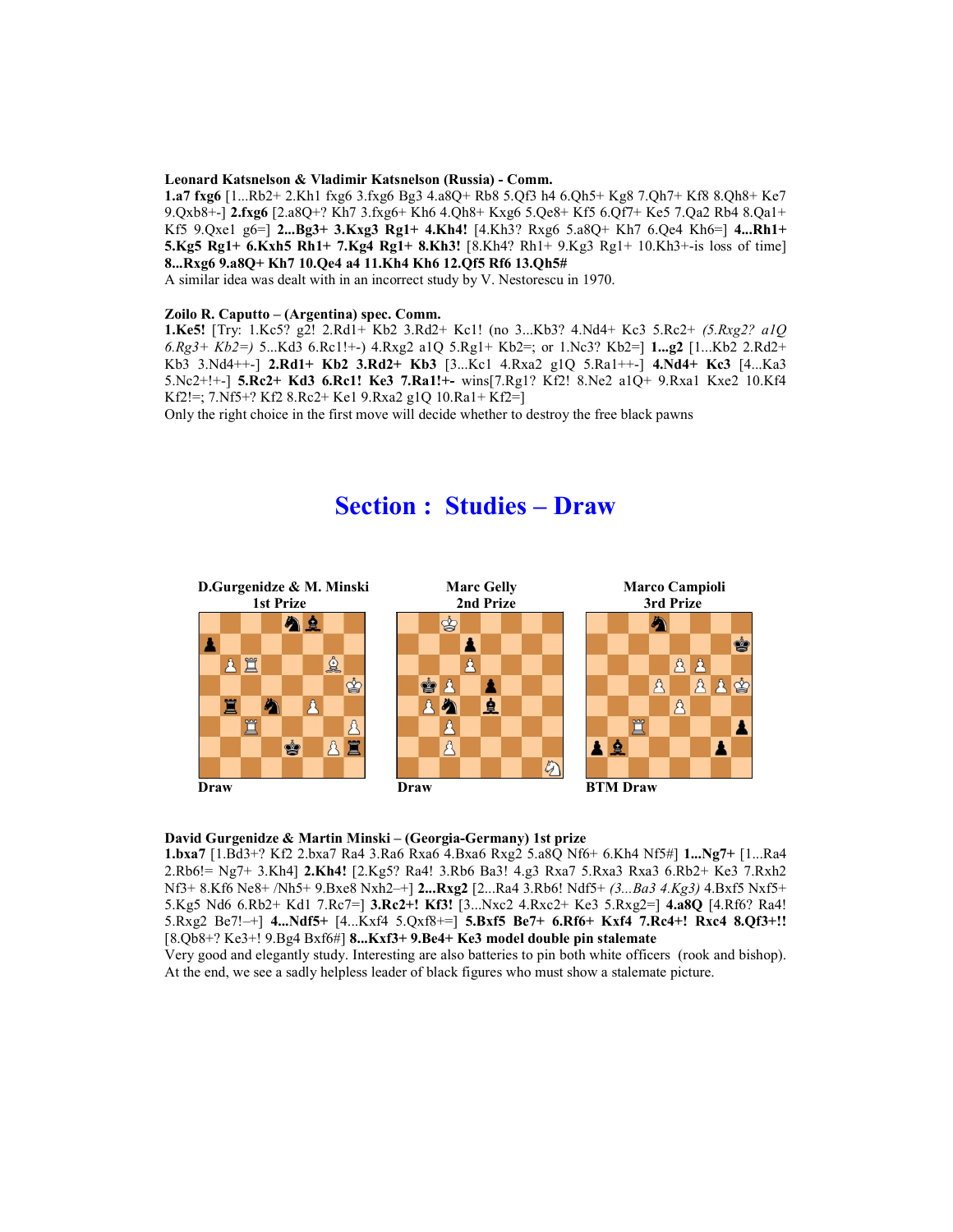## Marc Gelly (France) - 2nd prize

1.Ng3! [1.Nf2 Bc6 2.Kd8 Ne3 3.Ke8 Kc4–+] 1...Bc6 2.Nf5! [2.Nh5 e4 3.Ng3 e3 4.Ne2 Ne5–+] 2...Ka4! [2...Nd2 3.Ne7 e4 4.Kc7 e3 5.Nxc6=] 3.Ne7! [3.Kd8? e4 4.Nd4 e3 5.Ke7 Nd2 6.Ne2 Ne4–+; 3.Ng3? Nd2 4.Nf5 e4 5.Ne3 Nb1 6.Nd1 Kb5 7.Kc7 Kc4–+] 3...Bb5 4.Kb8!! [4.Nd5? e4! 5.Nf4 e3 6.Kc7 Ne5–+; 4.Kb7? e4! 5.c6 Bxc6+ 6.Nxc6 Nxd6+ 7.Kc7 dxc6–+] 4...e4! [4...Ka3 5.c6 Nxd6 6.Kc7=] 5.c6!! [5.Nd5? e3 6.Nf4 Ka3–+] 5...Nxd6! [5...Bxc6 6.Nxc6 Nxd6 7.Nd4=; 5...e3 6.c7 Ba6 7.Ka7! e2 8.Kxa6 Nxd6 9.Nf5!! Nc8 10.Kb7=] 6.c7! [6.cxd7? Bxd7–+] 6...Ba6 7.Nd5 [7.Ng6? e3 8.Nf4 e2–+] 7...Kb5 [7...Nc4 8.c8Q Bxc8 9.Kxc8=; 7...Bb7 8.c4=] 8.Ne3!! [8.Nf4? e3 9.Ne2 Ka4–+; 8.Ka7! Nc8+! 9.Kb8 d6!–+] 8...Nc8! [8...Bb7 9.Ka7 Bc8 10.Ka8!! Ba6 11.Kb8 main line; 8...Bc8 9.Ka8! Bb7+ 10.Ka7 position draw; 8...Nc4 9.Nxc4 Kxc4 10.Ka7! Bc8! (10...Kb5?? 11.c4++-) 11.Kb8= position draw] 9.Nf5 [Try: 9.Nd5? d6! 10.Ne3 Ne7! 11.c4+ Kxb4!-+] 9...d6 [9...Ka4 10.Nd4 Nd6 (10...e3 11.b5!=) 11.Ka7! Bc8 (11...Bb7 12.b5=) 12.Kb8!! e3 13.b5! Ka5 14.c4! Kb6 15.c3 Kc5 (15...Bb7 16.Ne2 Nxc4 17.c8Q Bxc8 18.Kxc8 d5 19.Kd7 Kxb5 20.Nd4+ Kc5 21.Nb3+! Kb6 22.Nc1! Kb5 23.Ke6! Kc6 24.Kf5=) 16.Ne2!=] 10.Nd4+! [10.Ng3? d5-+] 10...Kb6 11.b5 [11.c4? e3 12.b5 Bb7! 13.Ne2 Ne7!-+] 11...Bb7 12.Nf5!! d5 13.c4! [13.Ne3 Nd6–+] 13...dxc4 14.c3! Na7 [14...e3 15.Nxe3 Nd6 16.Nxc4+=] 15.Ne3! [15.Nd6? Bd5!–+] 15...Nxb5 16.Nxc4+ Ka6 [16...Kc5 17.Kxb7 Nxc7=] 17.c8Q [17.Ne3? Na7 18.c8Q Nxc8–+] 17...Bxc8 18.Kxc8=

The hero of the whole fight is a clever white knight who with the help of the 4.Kb8 maneuver 4.Kb8! and subsequent 5.c6! can eliminate the material advantage of the opponent.

## Marco Campioli – (Italy) - 3rd prize

1...h2! [1...Bxc3!? 2.g6+ Kg8 (2...Kh8) 3.e7 Bxf6 4.e8Q+ Kg7 5.Qd7+ Kf8 (5...Kg8 6.Qe8+) 6.g7+ Kg8 7.Qe8+ Kxg7 8.Qg6+ Kf8 (8...Kh8? 9.Qxf6+ Kg8 10.Qxd8++-) 9.Qxf6+ Nf7 10.Qd4 h2 (10...Kg8 11.Kg6 Nh8+ 12.Kh6 Nf7+ 13.Kg6=) 11.Qb4+ Kg8 (11...Kg7 12.Qb2+ Kh7 13.Qxg2 a1Q 14.Qxh2=) 12.Qb8+ Kh7 13.Qxh2 a1Q 14.Qxg2=; 1...a1Q? 2.Rc7+ Kg8 (2...Kh8) 3.e7 Qd1+ 4.Kg6+-] 2.Rc7+ [2.g6+? e.g.Kg8 3.f7+ Kf8! 4.g7+ (4.e7+ Kxe7 5.d6+ Kf8!–+) 4...Kxg7 5.Rg3+ Kh7 6.f8N+! Kh8 7.Ng6+ Kg7! 8.e7 g1Q–+] 2...Kh8! [2...Kg8 3.Rg7+ Kf8 (3...Kh8 4.e7 h1Q+ 5.Kg6) 4.e7+ Ke8 5.Rg8++-] 3.Kg6 h1Q! [3...g1Q? 4.e7 Qxg5+!? 5.Kxg5 Nf7+ 6.Kf4! Be5+ 7.Ke3!+-] 4.Re7! Qh5+! 5.Kxh5 Bxf6! 6.gxf6 [6.Re8+? Kg7! 7.e5 Bxg5! 8.f6+ Bxf6 9.exf6+ Kxf6–+] 6...a1Q! [6...g1Q!? 7.Re8+ Kh7 8.Re7+ Kg8 9.Re8+ Kh7 10.Re7+ Nf7 11.exf7!=] 7.Re8+ Kh7 8.Re7+ Kg8! 9.Re8+! [9.Rg7+? Kh8! 10.Rxg2 Qh1+ 11.Kg4 (11.Kg5) 11...Qxg2+-+] 9...Kh7 10.Re7+ Nf7!? 11.Rxf7+! [11.exf7? Qh1+ 12.Kg4 g1Q+–+] 11...Kh8 12.Rf8+! [12.Rg7? Qh1+ 13.Kg6 g1Q+–+] 12...Kh7 13.Rf7+ Kg8! 14.Rg7+ Kh8! [14...Kf8? 15.e7+ Ke8 16.Rg8++-] 15.Rxg2 [15.Rg3? Qh1+! 16.Kg6 Qh7+ 17.Kg5 Qg8+ 18.Kf4 Qxg3+–+; 15.e7? Qh1+ 16.Kg6 g1Q+ 17.Kf7 Qa7! 18.Rg6 Kh7 19.Rg7+ Kh6! 20.Rg6+ Kh5 21.Kf8 Qxe4 22.e8Q Qc5+! 23.Kf7 Qcxd5+–+]Qh1+ 16.Kg6 Qxg2+ [16...Qh7+ 17.Kg5 Qg8+ 18.Kf4 Qxg2 19.e7!] 17.Kf7 Qxe4 18.d6! [18.e7? Qxd5+–+] 18...Qxf5 19.d7=[19.e7? Qd7 20.Kf8 Qxd6 21.f7 Qc5 22.Ke8 Qc8#]

Study with a rich game around the chess board. There are tries, sacrifices of officers and also strong black counterplay. Whites lose all officers, but the black queen alone can not win against his three powerful pawns.

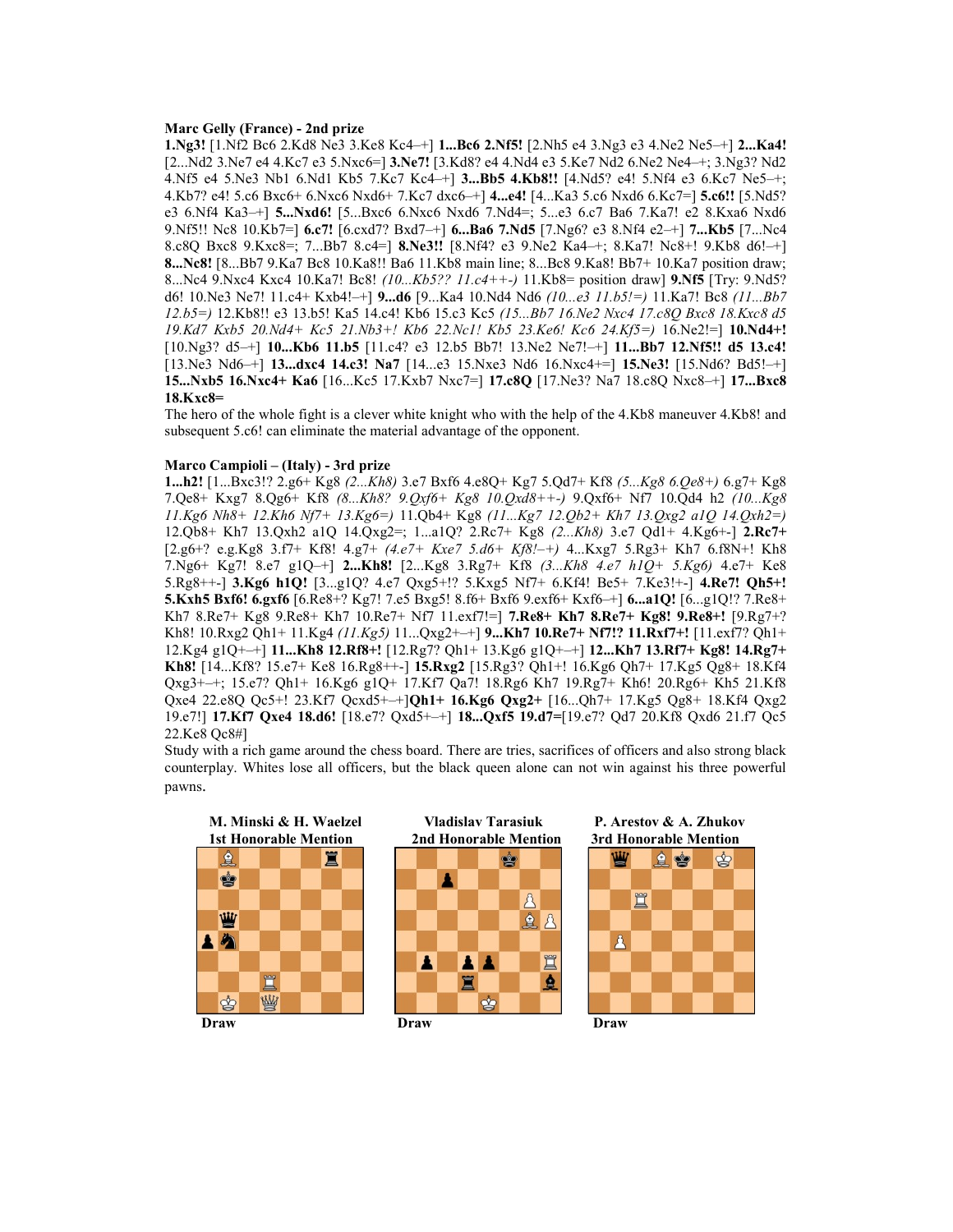## Martin Minski & Helmut Waelzel (Germany) – 1st HM

mutual queen sacrificas 1.Bd6 [1.Qf3+? Kxb8–+] 1…Nc2+! 2.Kc1! [2.Kxc2? Rc8+ 3.Bc7 Rxc7#] 2...Na1! 3.Rb2 Nb3+ 4.Kb1 Qd3+!! 5.Qxd3 Rg1+ 6.Qf1!! [6.Kc2? Rc1# model mate with two selfblocks; 6.Ka2? Ra1# model mate with self-block;  $6.Qd1$ ? Rxd1+ 7.Kc2 Rxd6-+]  $6...Rxf1+ 7.Kc2$  Rc1+ 8.Kd3 Rd1+ 9.Kc4 /Kc3 9…Rxd6 10.Kb4 [10.Ra2? Nd2+ 11.Kb4 Rb6+ 12.Kc3 Ne4+ 13.Kd4 Rb4+–+] 10…Ra6 11.Ra2 Rb6+ 12.Kc4 [12.Kxa4? Nc5+ 13.Ka3 Rb3# model mate with self-block] 12…Ra6 13.Kb4 Rb6+ 14.Kc4 Na5+ 15.Kc5 Nb3+ 16.Kc4 positional draw

White must save the bishop (1.Bd6) and thus allow a strong knight maneuver (Nc2!-a1!-b3) to which the black wanted to crown the sacrifice of the queen  $(4...0d3+)$  and give the mate. However, the white sacrifice returns (6.Qf1+!) and in the next creates a positional draw.

## Vladislav Tarasiuk – (Ukraine) 2nd HM

1.h6 Bg3+! [1…Re2+ 2.Kd1 Be5 3.g7+ Bxg7 4.hxg7+ Kxg7 5.Rxe3 b2 6.Rxd3 b1Q+ 7.Kxe2=; 1…Be5 2.g7+ Bxg7 3.hxg7+ Kxg7 4.Bxe3 Re2+ 5.Kf1 Kg6 6.Bd4=] 2.Rxg3 Re2+! [2…b2 3.Rf3+ Ke8 (3…Kg8  $4h7+Kg7$   $5Bf6+=$   $4.$ Rxe3+]  $3.$ Kd1! [3.Kf1? b2  $4.$ Rf3+ Ke8!-+]  $3...$ b2  $4.$ g7+ Kg8  $5.$ h7+ Kxh7 6.g8Q+! Kxg8 7.Bf6+ Kf7 8.Bxb2 Rd2+! [8…Rxb2 9.Rxe3=] 9.Ke1! [9.Kc1? Rc2+ 10.Kd1 e2+ 11.Ke1 Rxb2 12.Rxd3 Ke6–+] 9…Rxb2 10.Rf3+! [Try 10.Rxe3? Re2+ 11.Rxe2 dxe2 12.Kxe2 Ke6! 13.Kd3 Kd5–+] 10…Kg6 11.Rxe3 Re2+ 12.Rxe2 dxe2 13.Kxe2 Kf5 14.Kd3! [14.Ke3? Ke5!–+] 14…Ke5 15.Kc4 Kd6 16.Kd4 c6 17.Kc4=

Black pawn b3 is very dangerous, yet it is interesting to destroy it and after precise 10.Rf3+! white holds the ending.

## Pavel Arestov & Alexander Zhukov (Russia)- 3rd HM

**1.Bc7!** With two lines A)  $[1.Bf6? Kd7+-1]$  **1...Qc8**  $[1...Qb7]$  main line B) 2.b5! (2.Rc5? Qxb4 3.Bd6  $Qg4+4.Kh7 Qd7+-$ + $2...Qxb5$  3.Rg6! (3.Rf6?  $Qg5+-$ + $3...Qc4+4.Kh8$ ! (4.Kh7  $Qxc7+-$ +) 4... $Qxc7$  $(4...Qc3+5.Rg7=)$  5.Rg8+ Kd7 6.Rg7+=; 1...Qxb4] 2.Rf6!! Qg4+ 3.Kh7! Qd7+ 4.Kg8! Qe7 [4...Qxc7 5.Rf8+=] 5.Bd8!! switchback [5.Rf4? Qg5+ 6.Kh7 Ke7 7.b5 Qxb5–+] 5…Kxd8 6.Rf8+ Kd7 7.Rf7= It seems make sure that white pieces are disoriented. In a moment after 4.Qe7!, when it is "obviously" that you have to resign, the white bishop returns to d8! For nothing black is still trying to win – there is not.





#### Andrzej Jasik – (Poland) -Sp.HM.

1.c8N+! [1.Rh6 Rxh8 2.Rxe6+ Kxe6 3.Kb7 Nc5+–+; 1.c8Q? Qe3+ 2.Ka8 Nb6+ 3.Kb7 Nxc8 4.Rxg8 Qa7+ 5.Kxc8 Qc7#] 1…Kc7! [1…Rxc8 2.Rxc8 Qe3+ 3.Ka8 Nb6+ 4.Kb7 Nxc8 5.Kxc8=] 2.b6+! [2.Rxg8? Qa2#] 2…Kxc8 [2…Kc6?? 3.Rh6+-] 3.Rxg8+ Qxg8 4.b7+ Kc7 5.e8N+! [5.e8Q? Qa2#] 5…Kc6 [5…Qxe8 6.Rxd7+ Qxd7 7.b8Q+=] 6.b8N+! [6.Rh6+? Kc5–+] 6…Nxb8 7.Rc7+ Kb5 8.Nd6+ Ka4 9.Rc4+! [9.Rc8? Qe6 10.Rxb8 Qxd6–+] 9…Kb3 10.Rc8! Qe6 11.Rxb8+= Take a look at the promotion of three pawns to the knights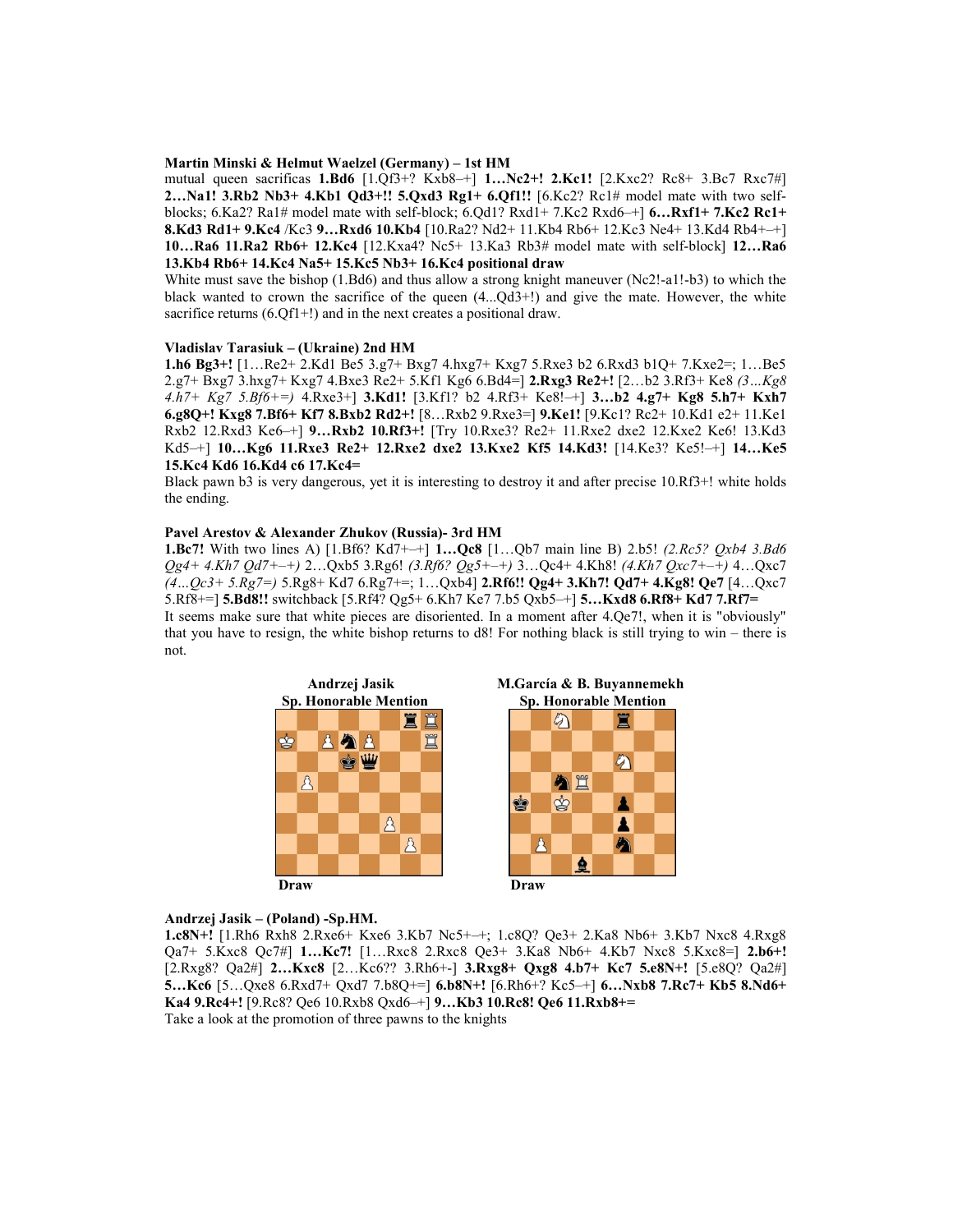#### Mario García & Bizya Buyannemekh – (Argentina-Mongolia) Sp.HM.

1.Nb6+! Ka5 2.Kxc5 [2.Rxc5+? Kxb6 3.Nd7+ Kb7 4.Nxf8 Nh3–+; 2.b4+? Kxb6 3.bxc5+ Kb7–+] 2…Rxf6 [2…Be2 3.b4+ Ka6 4.Nbd7 Nd3+ 5.Kd6 Nxb4 6.Rd4 Nd3 7.Ne4= positional draw; 2…Bb3 3.Nc4+ Bxc4 4.Kxc4+=] 3.b4+ Ka6 4.b5+ Ka5 [4…Ka7 5.Rd7+ Kb8 6.Rd8+ Kc7 7.Rd7+ Kb8 8.Rd8+ Ka7 9.Rd7+ positional draw] 5.Nc4+ Ka4 6.Nb2+ Kb3 7.Nxd1 Ne4+ 8.Kd4 f2 9.Nxf2 Nxf2 10.b6!  $[10.Rg5? Nd1-+] 10...Rxb6 11.Rb5+Rxb5=stalemente ideal$ 

Complementary variants with positional draw, trial and culmination of the sequence in stalemate







### Valery Kalashnikov –(Russia) 1st comm.

1.Bf5+! [1.g8Q+? Kxg8 2.Be6+ Kh8 3.Bb3 Rh7 4.Nd7 Rxd7+–+] 1...Bxf5 2.g8Q+! [2.Nxc6? Bg4+ 3.Ke1 Nc2+ 4.Kf1 Ne3+ 5.Kg1 Rg2+ 6.Kh1 Bf3 7.g8Q+ Rxg8+–+] 2...Kxg8 3.Nxc6 Bg4+ [3...Rb2 4.b8Q+ Rxb8 5.Nxb8=] 4.Ke1 [4.Kc1? Rc2#] 4...Nc2+ [4...Re2+ 5.Kf1 Re8 6.b8Q Be2+ 7.Ke1 Rxb8 8.Nxb8 Bb5 9.Kd2 Kf7 10.Kc3 Bf1 11.Nc6=] 5.Kf1 Ne3+ 6.Kg1 [6.Ke1? Re2#] 6...Rg2+ 7.Kh1 Bf3 8.b8Q+ Kh7 9.Qa7+ Rg7+ 10.Kh2 Nf1+ 11.Kh3 Bxc6 12.Qd4! Bd7+ 13.Kh4 Rg4+ 14.Qxg4= A good introduction will allow promote the pawn to the queen. Battle of black with the creation of a battery to win is not enough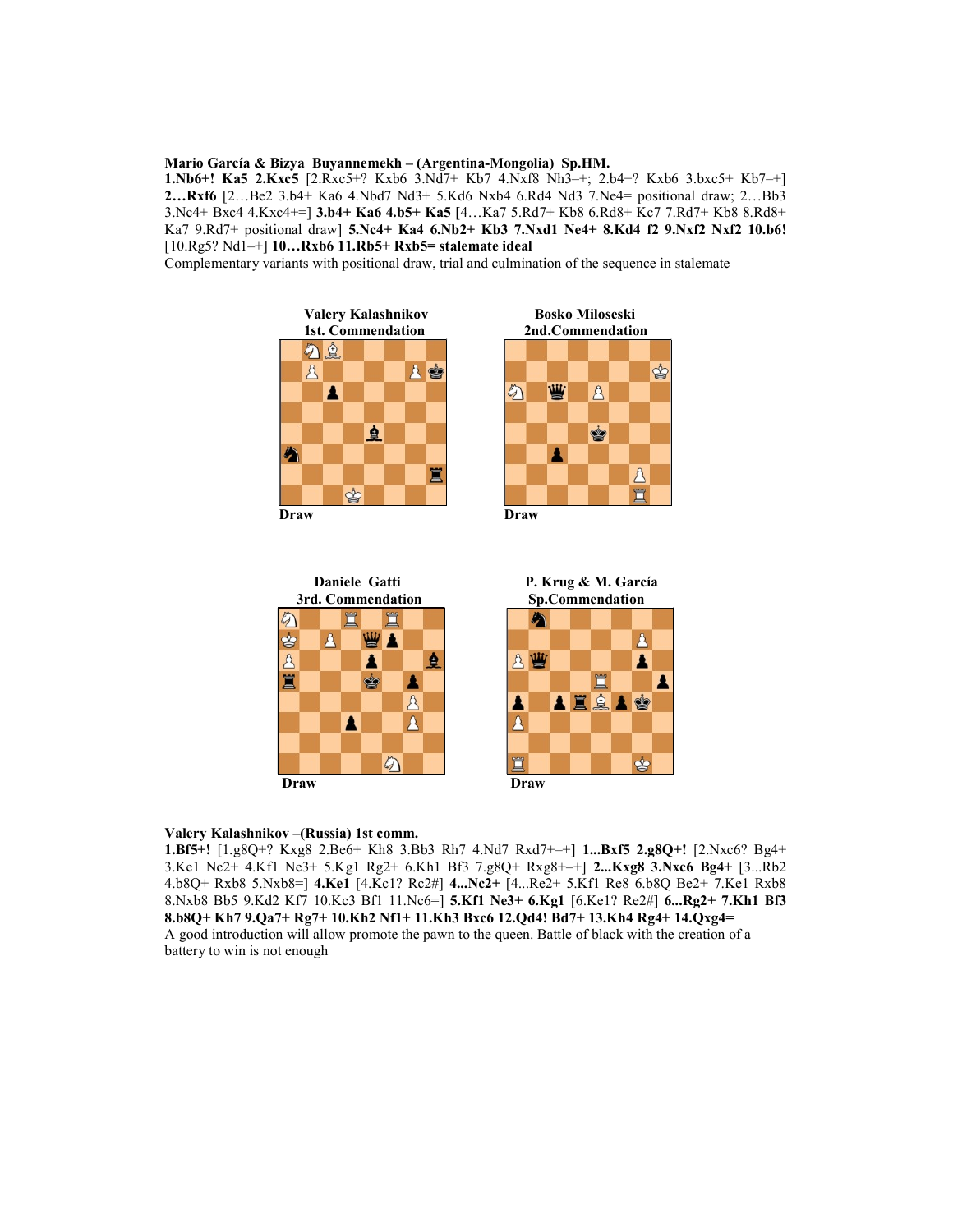#### Bosko Miloseski (Macedonia) 2nd comm.

1.Re1+! [Try : 1.e7? Kf5 2.g4+ (2.Rf1+ Kg5 3.Kg7 c2 4.Nc5 c1Q 5.Rxc1 Qf6+ 6.Kg8 Qxe7 7.Rc3 Kg4–  $+$ ) 2...Kg5! (no 2...Kf6? 3.Re1 c2 4.Nc5! see solution in (1)) 3.Re1 Qg6+ 4.Kh8 c2 5.e8Q Qxe8+ 6.Rxe8 c1Q–+] 1...Kf5 2.g4+! [2.Nb4? Qc4 3.e7 Qh4+ 4.Kg7 Qxe1 5.Kf8 Qh4 6.e8Q Qxb4+–+] 2...Kf6 3.e7 c2  $[3...Qe8 4.g5+] = (4.Rf1 + ? Kg5 5.Rel c2 6.Nc7 Qf7+-+)$  ]  $4.Nc5!$  (1)  $[4.g5+?$  Kxg5 5.Nc5 Qg6+ 6.Kh8 Qe8+ 7.Kg7 c1Q–+] 4...Qxc5 [4...Qe8 5.Ne4+=] 5.g5+! [5.e8Q? Qc7+ /a7 6.Kh6 Qg7++-] 5...Qxg5 [5...Kxg5 6.e8Q=] 6.e8N+! Phönix 6...Kf5! [6...Kf7?? 7.Nd6+ Kf8 8.Re8#] 7.Ng7+! Kg4 8.Rg1+ Kh4 [8...Kf3-9.Rxg5=]-9.Rh1+-Kg4-10.Rg1+=-positional-draw

Similarly, the author has already dealt with several times, this processing being the most important.

#### Daniele Gatti (Italy) 3rd comm.

1.Rxf7 Qxf7 [1...Qc5+? 2.Nb6+-] 2.Kb6 Ra3 3.c8Q Rb3+ 4.Ka5 Qf2 5.Qc7+! [5.Qc4? Qa2+ 6.Qa4 Ra3 7.Nb6 Rxa4+ 8.Nxa4 Qf2 9.Rxd3 Qxf1 10.Re3+ Kd4 11.Rb3 (11.a7 Kxe3 12.a8Q Qc4 13.Qg8 Kf3 14.Qh8 Qd5+ 15.Kb4 Qd6+ 16.Kb3 Bf8 17.Qh1+ Kxg3 18.Qg1+ Kf3 19.Nc3 Qb4+ 20.Kc2 Qc4 21.Qd1+ Kf4 22.Qd2+ Kxg4–+) 11...Qe1+ 12.Kb6 Bf8 13.a7 Qd1 14.a8Q Qxb3+ 15.Kc7 Qxg3+ 16.Kc8 Qxg4–+] 5...Kf6 6.Qc4 Qa2+ [6...Ra3+ 7.Kb5 Qb2+ 8.Kc6 Rc3 9.Ne3 Rxc4+ 10.Nxc4 Qg2+ 11.Kb5 Ke7 12.a7 Kxd8 13.Nab6 d2 14.Nxd2 Qxd2 15.a8Q+=] 7.Qa4 Ra3 8.Nb6 Rxa4+ 9.Nxa4 Qf2 10.Rxd3 Qxf1 11.Re3! [11.a7? Qxd3 12.a8Q Qd5+ 13.Qxd5 exd5–+] 11...Qg2 12.a7 Qb7 13.Rxe6+! Kf7 [13...Kg7 14.Re7+ Qxe7 15.a8Q=; 13...Kxe6?? 14.Nc5+!+-] 14.Rxh6 Qxa7+ 15.Ra6 Qc7+ 16.Rb6 Ke7 [16...Qxg3 17.Rb4=] 17.Ka6! [17.Nb2? Qa7+ 18.Kb5 Qa3 19.Nc4 Qxg3–+] 17...Qc4+ 18.Ka5 Qxg4 19.Rb3= positional draw

The effort to turn a - the pawn on the lady does not turn, but it will allow you to move into the draw.

## Peter S. Krug & Mario García (Austria-Argentina) Sp.Commendation

1.Kh1! Rxe4 2.Rg1+! [2.Rxe4? Qd8 3.Rg1+ Kf3! 4.Rxg6 (4.Rxf4+ Kxf4 5.Rxg6-+) 4...Kxe4-+] 2...Kh3 3.Rxh5+ gxh5 4.g8Q Re2 [4...Qf2 5.Qc8+=] 5.Qc8+ Nd7! [5...Kh4 6.a7 Qf2 7.Qd8+ Kh3 8.Qc8+=] 6.Qxd7+ Qe6 7.Qxe6+ Rxe6 8.a7 Re8 9.a8Q [or 9.a8R ] 9...Rxa8 10.Rg8! Ra7 [10...Rxg8 stalemate] 11.Rg7 Ra6 12.Rg6 Ra5 13.Rg5 f3! [13...Rxg5 stalemate] 14.Rxa5 f2 15.Rxh5+ Kg3 [15...Kg4 16.Kg2=] 16.Rh3+! [16.Rg5+? Kf4!-+] with a) 16...Kxh3= stalemate b) 16...Kg4 17.Kg2! (17.Rg3+? Kf4  $18.$ Kg2  $f1Q + 19.$ Kxf1 Kxg3  $20.$ Ke2 Kf4-+) 17...f1Q+ 18.Kxf1= Positional Draw

The idea or theme is known in other studies, but in this version there is an interesting introduction, with the addition of a new figure of stalemate at the end of the sequence

Košice, Slovakia, Juanary 26 2019

 Michal Hlinka International Judge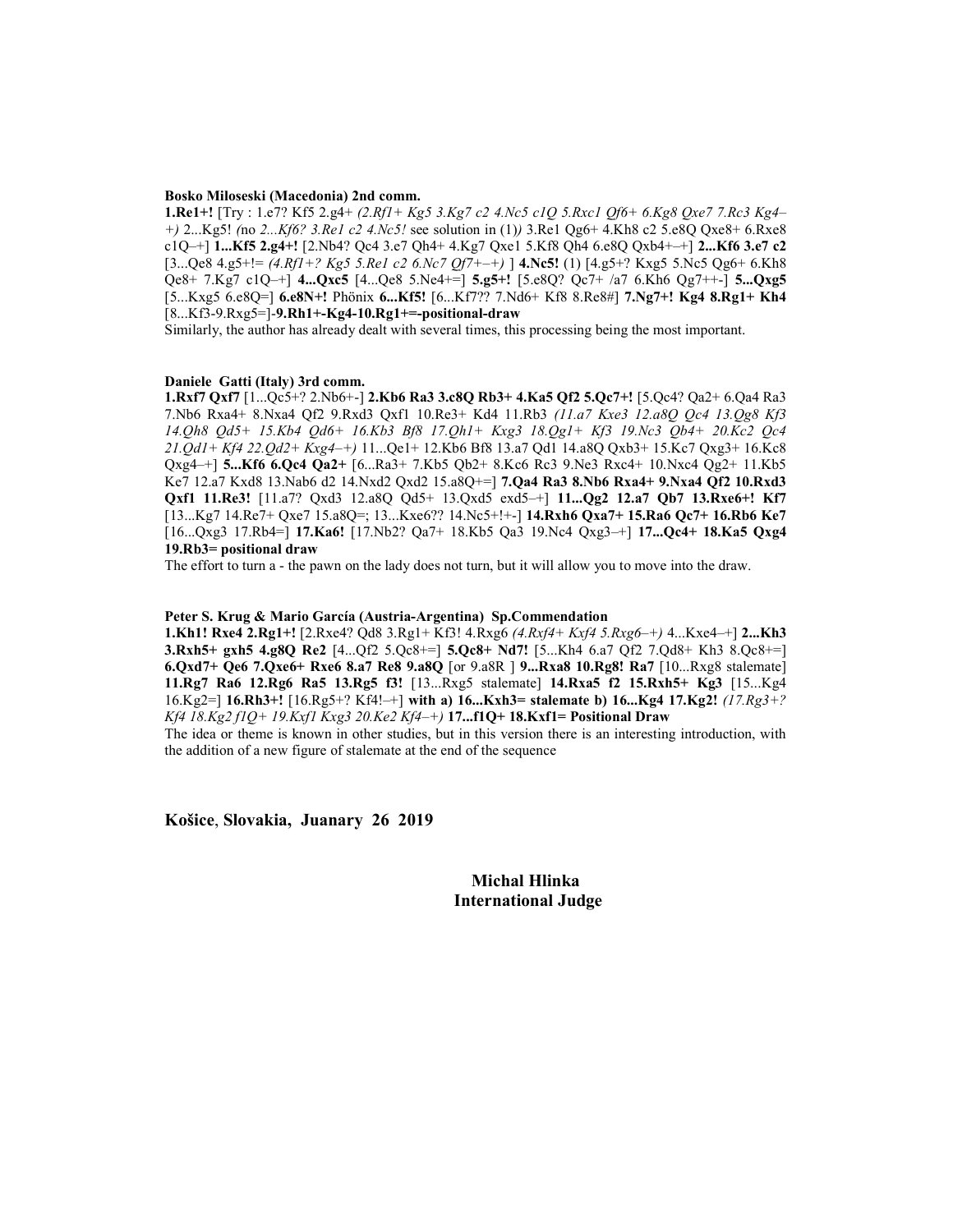# Section Thematic: Rook and one minor piece vs Queen

# REPORT

Thanks to all the participants and the "Unión Argentina de Problemistas de Ajedrez" for having been appointed as judge of this tournament in the section thematic: rook and minor piece against queen - initial position may contain additional pieces.

Before this tourney took place there were more than 700 studies with this theme composed. Unfortunately in this tourney only 9 thematic studies from 7 authors (P.Arestov, M.García, M.Hlinka, A.Jasik, V.Kalashnikov, O.Pervakov and A.Zhukov) from 4 countries (Argentina, Poland, Russia and Slovakia) were published. Only 3 studies are interesting for me, but without prize. I did not find any unsound study or anticipation.

Here is my ranking:



# Oleg Pervakov – (Russia) Honorable Mention

1.Nf6! [1.f6? Qxf4 2.f7 Qe5+ 3.Kd7 Qf5+–+] 1...Qxf5 [1...Qxf4 2.Rc8+ Kg7 3.Rg8+ Kh6 4.Rg6#] 2.Kf7 axb5 3.Rc7! [3.Rxc3? gxf4 zz 4.Rc7 Qh3 5.Re7 Qb3+ 6.Ke8 Qh3 7.Kf7 Qb3+= positional draw 1; 3.Rc6? g4!–+; 3.Rd4? Qc8 4.fxg5 c2 5.g6 Qc7+ 6.Rd7 Qc4+ 7.Rd5 Qc7+ 8.Nd7 Qf4+ 9.Nf6 Qc7+= positional draw 2] 3...gxf4 [3...g4 4.Re7 Qc8 5.Kg6!+-] 4.Rxc3! zz [4.Ra7? Qxf6+ 5.Kxf6 Kg8=] 4...b4 [Main : 4...a3 5.Rxa3 Qc8 6.Kg6 e3 7.Ra2! e2 8.Rxe2+-; Main : 4...f3 5.Rc1! Qh3 6.Rd1!+-] 5.Rc1! Qxf6+ [Main : 5...Qh3 6.Rg1! Qb3+ 7.Kf8!+-] 6.Kxf6 Kg8 7.Rc8+! [7.Kf5? b3 8.Kxe4 b2=] 7...Kh7 8.Rc7+ Kh6 [8...Kg8 9.Rg7+ Kf8 10.Ra7!+-] 9.Rc4! f3 [Main : 9...a3 10.Rxb4 a2 11.Ra4 e3 12.Rxa2 Kh5 13.Kf5+-; Main : 9...e3 10.Rxf4! Kh5 11.Rxb4 a3 12.Kf5 a2 13.Rb2+-; Main : 9...b3 10.Rxa4! f3 11.Ra1!+-; 9...Kh5 10.Kf5+-] 10.Rxe4! Kh5 11.Rxb4 a3 [11...f2 12.Rf4+-]-12.Kf5-a2-13.Rb2-Kh4- 14.Kf4-f2-15.Rxf2-a1Q-16.Rh2#

Reciprocal zugzwang in better position against material disadvantage. Mate threats are stronger than queen. If twice white plays wrong, black reaches positional draws